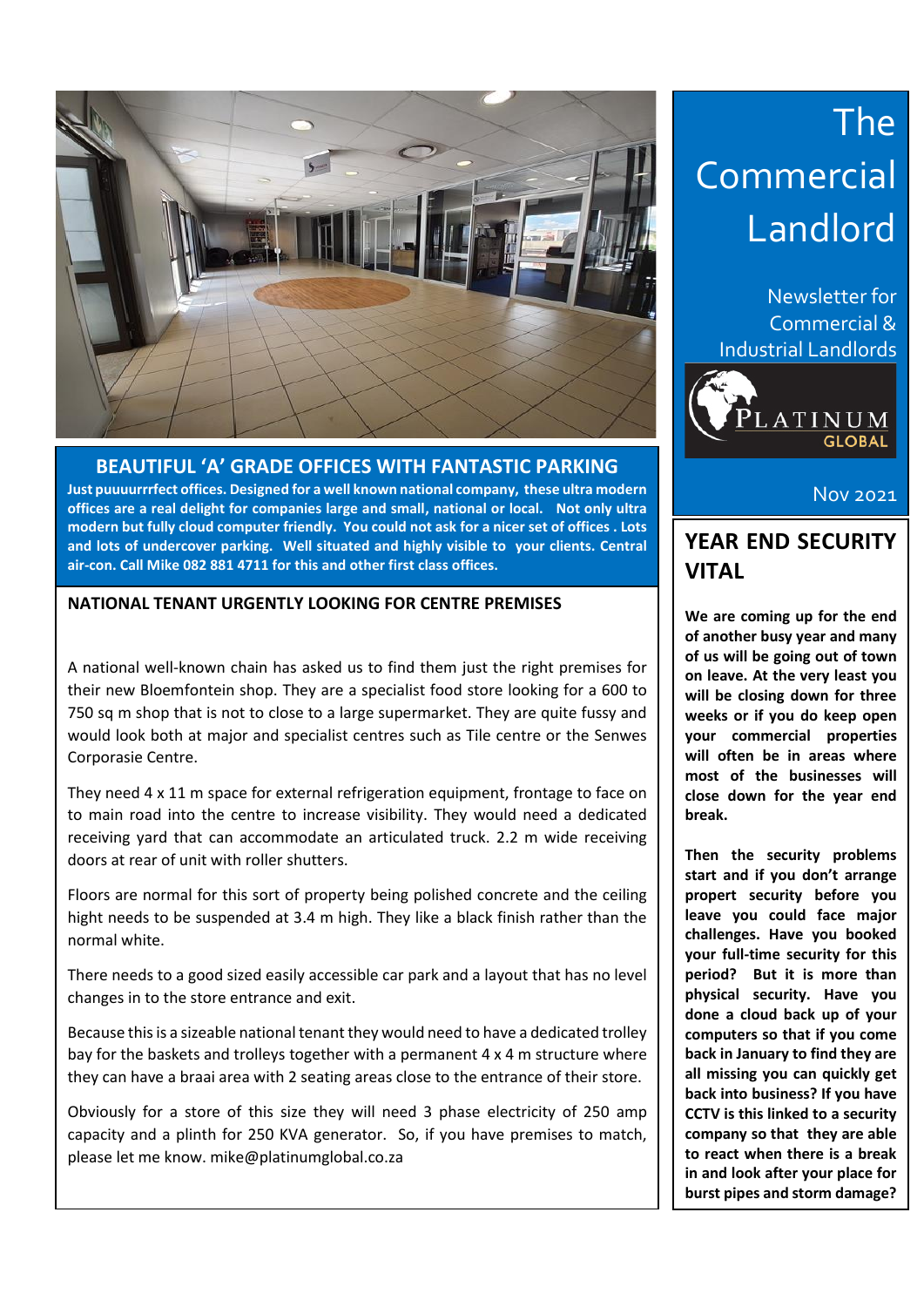## Talk Shop

by Platinum Global

#### **ARE YOUR RENTALS RIGHT?**

**At the annual Valuation seminar that I attend each year there are always great speakers. This year we were given the facts by outside lecturers. who were able to give us the low done on current rentals for different sorts of shops., offices and warehouses.**

**On the offices sie A1 offices of which they are a few in Bloemfontein are currently letting, with difficultly, for around R120 sq m plus extras due to the oversupply and lack of demand. Normal B class offices are letting from R75 to R80 again with an oversupply A situation not likely to change soon. Large shops are in demand but there is a bit of downsizing and rental negotiation by the nationals as they rationalise taking into account the wave of shopping on line.** 

**That leaves the warehouse market where the demand is good as distribution centres for on line purchases. Quality of these properties is of essence and security vital. This is not going to fill up Hamilton but there is a demand for new premises on the N8.**

#### **DEMAND IS NOT DEAD**

**The residential property market is still robust with a shortage of stock. The business market is in much the same condition though landlords and sellers of commercial properties have not yet come to the reality that many people are working from home. Rentals and prices are still too high, especially for older and less attractive properties.** 

**As you have seen above, there are still large tenants around but they are finding it difficult to find just the right property, even though they are prepared to pay top dollar. We recently received an enquiry for a large call centre for the UK market, though luckily we have just the right premises for them. Though parking was a major problem because of the number of staff employed at the centre.** 

**In conclusion, yes there is demand for a wide variety of commercial properties but buyers and tenants are fussy about what they will accept. Rentals must be realistic for the current market and the properties must be in the best possible condition.**

#### **CITY CENTRE OLD BUILDING FOR SALE AT OLD PRICE**

Horses for courses. Not everyone wants or can afford the latest most modern building in the best location. There is still a demand for older city centre city ,Harvey Rd properties and we have one of those for sale.

Situated in Bastion St and close to the Power Station cooling towers it offers a small business the opportunity to own their own business property at a price that they can afford.

This strong building has extensive workshops at the back currently used for taxi repairs so it could be used for engineering, plumbing, panel beaters or car servicing The front of the building consists of offices and shops, much of which is let out and gives additional income to the new owner.

This building is an ideal BBEEE offering and could house a number of BBEEE tenants with ease. The original owner of the property has moved out of town and would like to see the property being well used by its new owner. Price is R2.5 million negotiable with the income of the rented properties at the front bringing in about half of the bond costs. So buy this property. Is this one for you?

## **INTEREST RATES LIKELY TO RISE BEFORE TOO LONG. WHAT WILL BE THE MARKET EFFECT?**

**There are indications that interest rates will rise in the second quarter of next year. This is in the face of low local demand and contrary to the current economic cycle but likely to be forced on us when US rates rise as a result of Biden era policies. The rises are likely to be small (.25% per step) and unlikely to have a major effect on the local market. The biggest effect will be the cost of holding top end properties and affordability for those entering the market.**

**It might actually help the property market by moderating exceptionally high asking prices by those looking to sell. Asking prices have continued to grow at an unprecedented pace in a economy which is said to be weak and where so many don't have incomes. A rather strange state of affairs.**